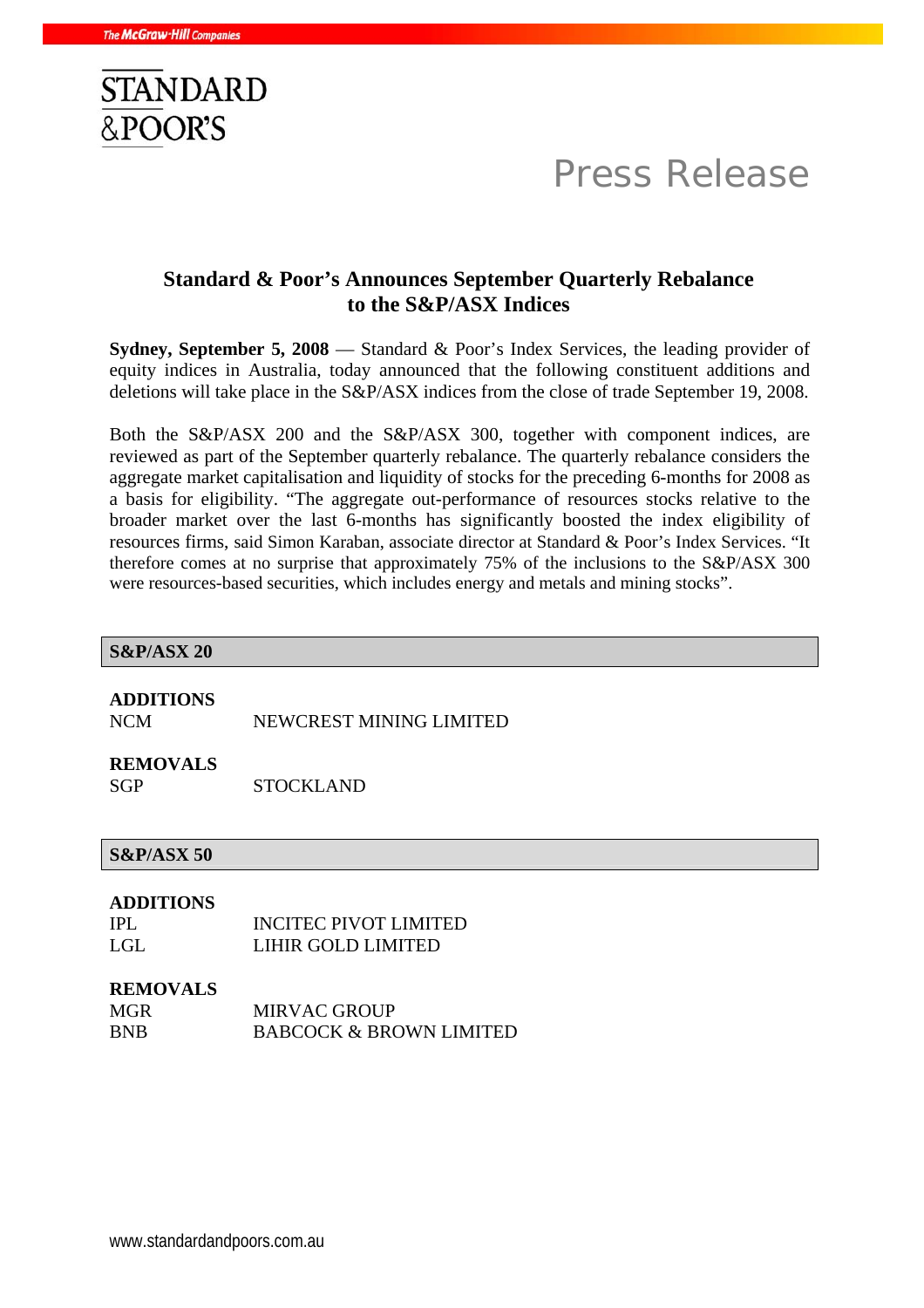## **S&P/ASX 100**

#### **ADDITIONS**

| PRY        | PRIMARY HEALTH CARE LIMITED |
|------------|-----------------------------|
| <b>AOE</b> | <b>ARROW ENERGY LIMITED</b> |

#### **REMOVALS**

| <b>CGF</b> | CHALLENGER FINANCIAL SERVICES GROUP LIMITED |
|------------|---------------------------------------------|
| <b>ABS</b> | A.B.C. LEARNING CENTRES LIMITED             |

## **S&P/ASX 200**

### **ADDITIONS**

| <b>PRY</b> | PRIMARY HEALTH CARE LIMITED             |
|------------|-----------------------------------------|
| <b>LNC</b> | LINC ENERGY LTD                         |
| <b>OMH</b> | OM HOLDINGS LIMITED                     |
| GCL        | <b>GLOUCESTER COAL LTD</b>              |
| AAC        | AUSTRALIAN AGRICULTURAL COMPANY LIMITED |
| <b>AVO</b> | <b>AVOCA RESOURCES LIMITED</b>          |
| <b>KCN</b> | KINGSGATE CONSOLIDATED LIMITED          |

#### **REMOVALS**

| <b>PMV</b> | PREMIER INVESTMENTS LIMITED             |
|------------|-----------------------------------------|
| <b>AFG</b> | ALLCO FINANCE GROUP LIMITED             |
| <b>PEM</b> | PERILYA LIMITED                         |
| AEZ.       | APN/UKA EUROPEAN RETAIL PROPERTY GROUP  |
| <b>CXC</b> | <b>COEUR D'ALENE MINES CORPORATION.</b> |
| <b>CNP</b> | <b>CENTRO PROPERTIES GROUP</b>          |
| <b>OCV</b> | OCTAVIAR LIMITED                        |

## **S&P/ASX 300**

#### **ADDITIONS**

| <b>PRY</b> | PRIMARY HEALTH CARE LIMITED       |
|------------|-----------------------------------|
| <b>LNC</b> | LINC ENERGY LTD                   |
| <b>MIN</b> | <b>MINERAL RESOURCES LIMITED</b>  |
| <b>ESG</b> | <b>EASTERN STAR GAS LIMITED</b>   |
| <b>PAG</b> | PRIMEAG AUSTRALIA LIMITED         |
| <b>AXM</b> | APEX MINERALS NL                  |
| <b>MPO</b> | <b>MOLOPO AUSTRALIA LIMITED</b>   |
| <b>BRM</b> | <b>BROCKMAN RESOURCES LIMITED</b> |
| GIR.       | GIRALIA RESOURCES NL              |
| AJL        | AJ LUCAS GROUP LIMITED            |
| COK        | <b>COCKATOO COAL LIMITED</b>      |
| <b>UMC</b> | UNITED MINERALS CORPORATION NL    |
| MOL        | <b>MOLY MINES LIMITED</b>         |
| <b>CFE</b> | <b>CAPE LAMBERT IRON ORE LTD</b>  |
| <b>CNX</b> | <b>CARBON ENERGY LIMITED</b>      |
| <b>SRK</b> | <b>STRIKE RESOURCES LIMITED</b>   |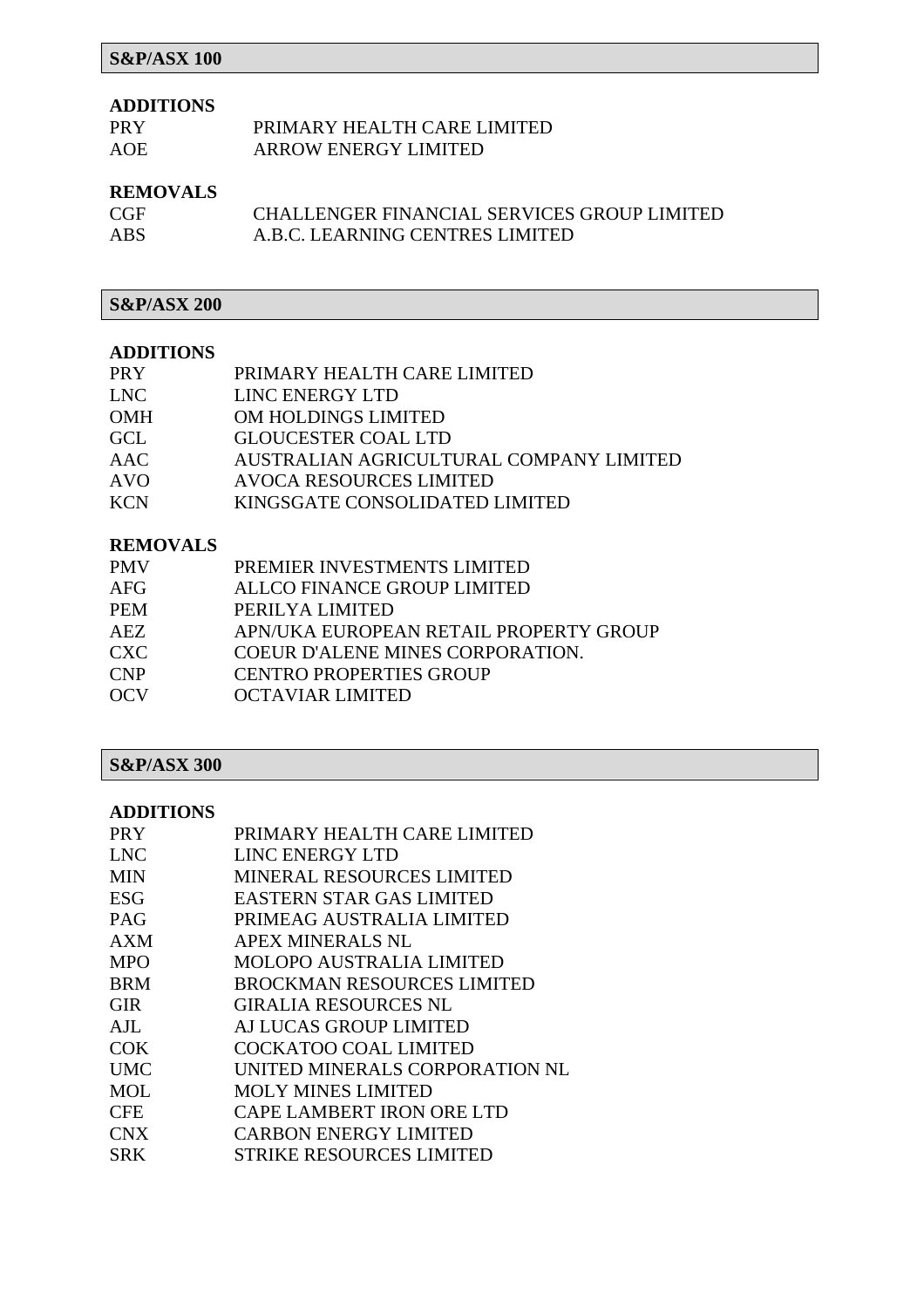#### **REMOVALS**

| <b>OCTAVIAR LIMITED</b>           |
|-----------------------------------|
| <b>CREDIT CORP GROUP LIMITED</b>  |
| <b>RECORD REALTY</b>              |
| <b>RUBICON AMERICA TRUST</b>      |
| <b>RUBICON JAPAN TRUST</b>        |
| <b>RUBICON EUROPE TRUST GROUP</b> |
| <b>FLEXIGROUP LIMITED</b>         |
| <b>CITY PACIFIC LIMITED</b>       |
| <b>AUSTRALIAN EDUCATION TRUST</b> |
| PREMIER INVESTMENTS LIMITED       |
|                                   |

#### **S&P/ASX All Australian 50**

#### **ADDITIONS**

| IPL.       | <b>INCITEC PIVOT LIMITED</b> |
|------------|------------------------------|
| <b>OST</b> | <b>ONESTEEL LIMITED</b>      |

#### **REMOVALS**

| <b>BNB</b> | <b>BABCOCK &amp; BROWN LIMITED</b> |
|------------|------------------------------------|
| <b>MGR</b> | <b>MIRVAC GROUP</b>                |

#### **S&P/ASX All Australian 200**

#### **ADDITIONS**

| <b>PRY</b> | PRIMARY HEALTH CARE LIMITED             |
|------------|-----------------------------------------|
| LNC        | LINC ENERGY LTD                         |
| <b>OMH</b> | OM HOLDINGS LIMITED                     |
| GCL        | <b>GLOUCESTER COAL LTD</b>              |
| <b>AAC</b> | AUSTRALIAN AGRICULTURAL COMPANY LIMITED |
| <b>AVO</b> | AVOCA RESOURCES LIMITED                 |
|            |                                         |

#### **REMOVALS**

| CIY        | CITY PACIFIC LIMITED             |
|------------|----------------------------------|
| PMV        | PREMIER INVESTMENTS LIMITED      |
| BEC.       | <b>BECTON PROPERTY GROUP</b>     |
| CMR        | <b>COMPASS RESOURCES LIMITED</b> |
| <b>AED</b> | AED OIL LIMITED                  |
| OCV        | OCTAVIAR LIMITED                 |

Company additions to and deletions from a Standard & Poor's index do not in any way reflect an opinion on the investment merits of the company. Information about the S&P/ASX index methodology is available at www.standardandpoors.com.